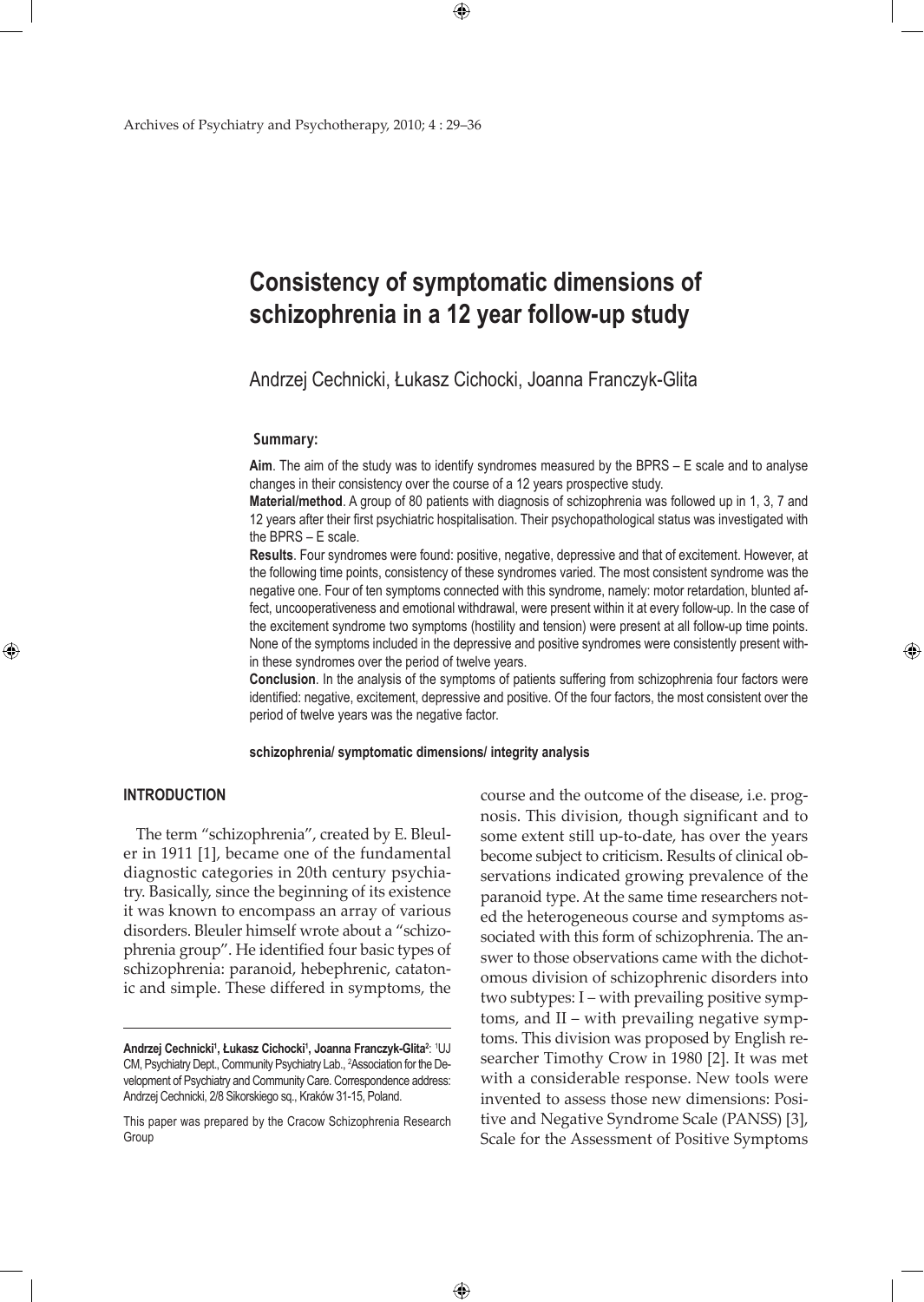⊕

(SAPS) [4], Scale for the Assessment of Negative Symptoms (SANS) [5], and existing instruments were modified – e.g. Brief Psychiatric Rating Scale (BPRS) [6].

In the case of the instrument used in this study – BPRS – similarly to other instruments, additional dimensions of psychopathology in schizophrenia were included over time. In the introduction we will discuss only those studies which employed the extended version of the scale (BPRS-E), created by Lukoff et al. in 1986.

In 1993, Van der Does et al. [7] in a study carried out on 65 people with a recent diagnosis of schizophrenia found four symptom dimensions: negative, positive, disorganisation and depression. Dingemans et al. [8] in a diagnostically diversified group of patients (n=150) singled out several syndromes: positive, negative, depressive, manic and disorientation. Burger et al. [9] run a study on 165 homeless people with various diagnoses (schizophrenia, bipolar affective disorder, recurring depression, atypical psychoses, hallucinatory-delusional disorders). He also found five syndromes (thought disorders, withdrawal, anxiety/depression, hostility/suspiciousness and excitement). Ventura et al. [10] examined a group of 114 psychotic patients, mostly young adults, with diagnoses of schizophrenic disorders. Comparing his own results to those from previous research he indicated a four-dimensional model as more coherent and appropriate from a practical point of view. The four dimensions he found were named: positive, negative, depressive and manic. Ruggeri et al. [11], in her study of a group of 404 schizophrenia-diagnosed people from five European countries, also found a four-dimensional model consisting of such dimensions as: manic/excitement, depression/anxiety, positive and negative. A substantial paper concerning both the analysis of psychopathological dimensions of the BPRS and their stability over time (4 studies in one year, n=1440, various diagnoses) was submitted by Velligan et al. in 2005 [12]. The results of their study also support a four-dimensional model (dimensions: excitement, depression/anxiety, positive, negative).

A significant feature of the studies which were carried out and published to date is either the lack of stability/consistency analysis of particular dimensions/syndromes in time, or a relatively short time of observation. In two studies

where such an observation took place, i.e. Velligan's [12] and van der Does' [7], it was respectively 12 and 15 months.

### **OBJECTIVE**

Based on the analysis of the psychopathological assessment in subsequent follow-up studies, two research goals were formulated:

Identification of symptom dimensions in schizophrenia over a twelve year follow-up period.

Evaluation of the consistency of selected dimensions over the period of twelve years.

## **material and METHOD**

#### **The subjects**

A group of 80 people with first episode of schizophrenia was selected based on the following criteria: a) they were admitted to a psychiatric hospital for the first time, b) they had the diagnosis of schizophrenia according to the then-used DSM-III classification (re-diagnosed in the 12-year follow-up in accordance with DSM-IV [13]), c) they were living with their families in Kraków, d) additional exclusion criteria were: psycho-organic disorders and psychoactive substance dependence. The group was examined during the first hospitalization (both upon the admittance and discharge from hospital) as well as in one, three, seven and twelve years after their first hospitalizations. Analyses comprised the results of the 4 assessment points: a year from the first hospitalization 77 persons were evaluated  $(K1)$ , in three years  $-74$   $(K3)$ , in seven years  $-71$  (K7) and in twelve years  $-72$ (K12) (Tab.1 – *next page*).

↔

The average age of the subjects was 27.2 years, and despite the fact that at the first hospitalisation the subjects' age spanned from 18 to 44 years most of them fell ill before they turned 30 years of age.

## **The instrument**

 $\bigoplus$ 

The Brief Psychiatric Rating Scale (BPRS) was constructed in 1960 by Gorham and Overall [14]. The original version described 16 symptoms. The modification of 1972 assessed 18 symptoms. In

Archives of Psychiatry and Psychotherapy, 2010; 4 : 29–36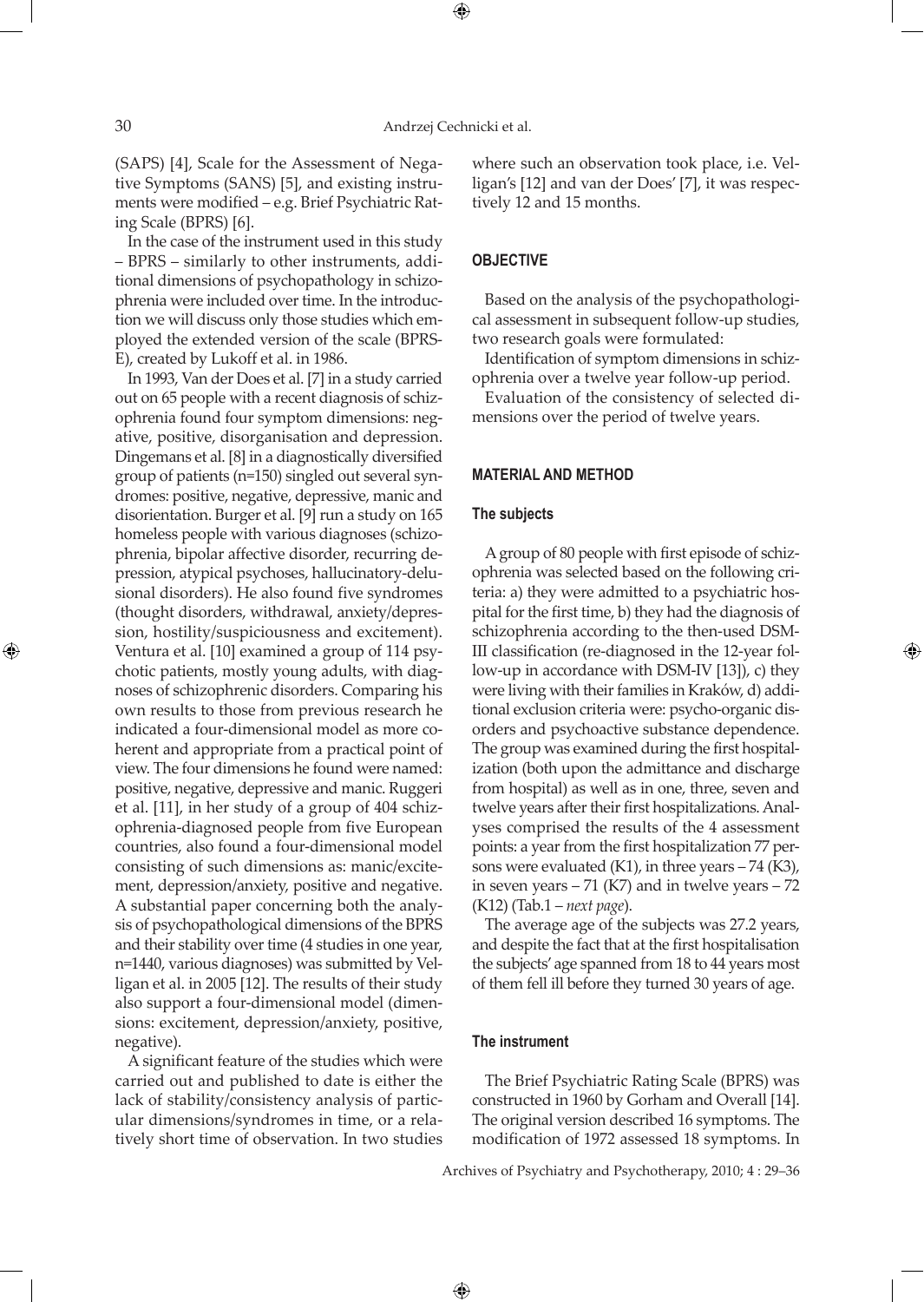**Table 1.** Sample composition – demographic predictors at the beginning of the study between-group comparisons estimated with Mann-Whitney U-test – statistically non-significant between-group comparisons estimated with Chi-square test – statistically non-significant

| Demographic predictors                               | Categories                                                     | K1<br>$(n=77)$                            | K3<br>$(n=74)$                            | K7<br>$(n=71)$                            | K <sub>12</sub><br>(n=72)               |
|------------------------------------------------------|----------------------------------------------------------------|-------------------------------------------|-------------------------------------------|-------------------------------------------|-----------------------------------------|
| ** [1] Sex                                           | 1. female<br>2. male                                           | 45 (58%)<br>32 (42%)                      | 42 (56%)<br>32 (44%)                      | 43 (65%)<br>28 (35%)                      | 42 (58%)<br>30(42%)                     |
| * [2] Age of patient at first<br>hospitalisation     | range<br>mean age                                              | 18 through 44<br>27.2                     | 18 through 44<br>27                       | 18 through 43<br>27.4                     | 18 through 44<br>27.2                   |
| * [3] Marital status before<br>first hospitalisation | 1. married<br>2. divorced<br>3. single                         | 27 (35%)<br>$0(0\%)$<br>50 (65%)          | 25 (34%)<br>$0(0\%)$<br>49 (66%)          | 24 (34%)<br>$0(0\%)$<br>47 (66%)          | 25 (35%)<br>$0(0\%)$<br>47 (65%)        |
| * [4] Educational level at<br>first hospitalisation  | 1. higher<br>2. secondary<br>3. basic vocational<br>4. primary | 30 (39%)<br>30 (39%)<br>13 (17%)<br>4(5%) | 28 (37%)<br>29 (40%)<br>13 (18%)<br>4(5%) | 27 (38%)<br>28 (39%)<br>14 (20%)<br>2(3%) | 25 (35%)<br>31(43%)<br>13 (18%)<br>3(4% |

\*between-group comparisons estimated with Mann-Whitney U-test – statistically non-significant

\*\*between-group comparisons estimated with Chi-square test – statistically non-significant

our study we used the newest adaptation of the scale named BPRS-E [6]. It includes 24 symptoms assessed on a scale from 1 to 7.

## of the factors being orthogonal was made, therefore the varimax rotation was used.

### **Statistical Analyses**

⊕

To analyse the data exploratory factor analysis was used. The basic analysis was conducted on all assessments altogether, which enabled to identify a four-factor structure of syndromes. In the next step, the data from every follow-up were separately analysed, in order to determine whether the factorial structure is confirmed by the results obtained at every one of the follow-ups. A premise

## **RESULTS**

In the overall analysis based on the data from the four time points: one year (K1), three years (K3), seven years (K7) and twelve years (K12) since the first hospitalisation the symptoms assessed with the BPRS formed four symptom dimensions: negative, positive, depressive and excitement. The criterion of assigning an item (symptom) to a given factor was the value of factor loading equal or exceeding 0.50. The results are shown in Tab. 2.

**Table 2.** Results of factor analysis of all assessments conducted at four time points over twelve years

|                            | Negative factor | Excitement factor | Depressive factor | Positive factor |
|----------------------------|-----------------|-------------------|-------------------|-----------------|
| Somatic concern            | 0.13            | 0.39              | 0.56              | 0.01            |
| Anxiety                    | 0.25            | 0.14              | 0.66              | 0.36            |
| Depression                 | 0.37            | 0.00              | 0.72              | 0.10            |
| Guilt                      | 0.05            | 0.14              | 0.70              | 0.15            |
| Hostility                  | 0.20            | 0.53              | 0.26              | 0.26            |
| Suspiciousness             | 0.34            | 0.36              | 0.16              | 0.54            |
| Unusual thought content    | 0.28            | 0.20              | 0.16              | 0.81            |
| Grandiosity                | $-0.04$         | 0.26              | $-0.08$           | 0.51            |
| <b>Hallucinations</b>      | 0.11            | $-0.13$           | 0.06              | 0.80            |
| <b>Disorientation</b>      | 0.57            | $-0.07$           | 0.10              | 0.15            |
| Conceptual disorganisation | 0.56            | 0.15              | 0.08              | 0.31            |
| <b>Tension</b>             | 0.35            | 0.56              | 0.20              | 0.28            |

*(table continued on next page)*

 $\bigoplus$ 

Archives of Psychiatry and Psychotherapy, 2010; 4 : 29–36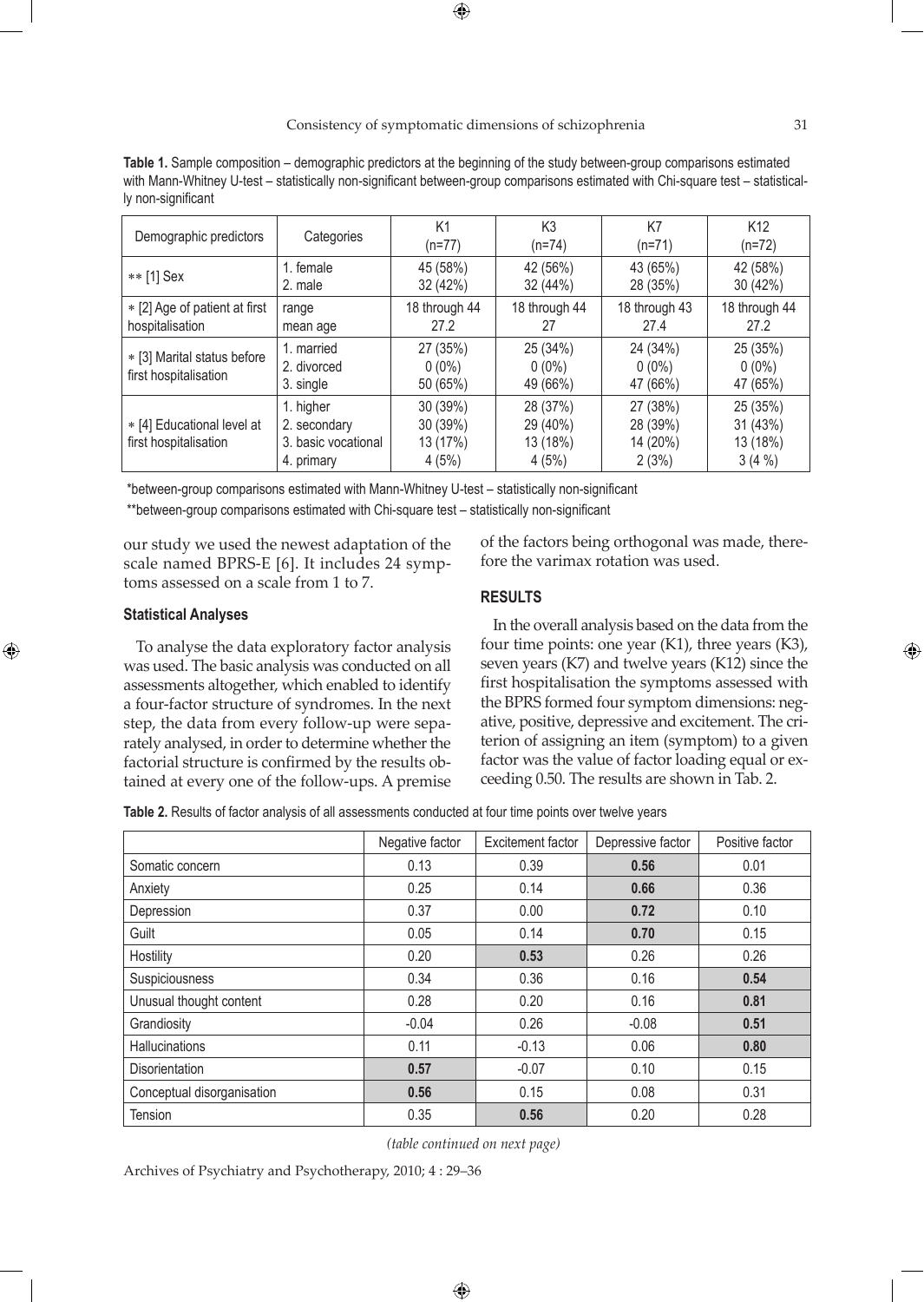## 32 Andrzej Cechnicki et al.

| Motor retardation        | 0.59    | $-0.20$ | 0.24    | $-0.05$ |
|--------------------------|---------|---------|---------|---------|
| <b>Blunted affect</b>    | 0.75    | $-0.03$ | 0.31    | 0.12    |
| Excitement               | 0.41    | 0.62    | 0.24    | 0.09    |
| Mannerisms and posturing | 0.58    | 0.14    | 0.05    | $-0.04$ |
| Uncooperativeness        | 0.62    | 0.24    | $-0.02$ | 0.03    |
| Emotional withdrawal     | 0.78    | 0.04    | 0.07    | 0.13    |
| Suicidality              | $-0.04$ | $-0.15$ | 0.72    | $-0.07$ |
| Self-neglect             | 0.65    | 0.20    | $-0.05$ | 0.21    |
| Bizarre behaviour        | 0.54    | 0.17    | 0.10    | 0.21    |
| Elated mood              | $-0.13$ | 0.64    | $-0.13$ | $-0.05$ |
| Motor hyperactivity      | 0.08    | 0.78    | $-0.04$ | 0.07    |
| Distractibility          | 0.63    | 0.23    | 0.05    | 0.18    |
| Expl, Var                | 4.76    | 2.74    | 2.72    | 2.45    |
| Prp, Totl                | 0.20    | 0.11    | 0.11    | 0.10    |

In every column the symptoms included in a given factor are marked by grey background. The "negative" dimension comprised of the following symptoms: disorientation, conceptual disorganization, motor retardation, blunted affect, mannerisms and posturing, uncooperativeness, emotional withdrawal, self-neglect, bizarre behaviour, distractibility. The "excitement" syndrome included: hostility, tension, excitement, elated mood, motor hyperactivity. The "depressive" syndrome was composed of: somatic concern, anxiety, depression, guilt, suicidality. The "positive" dimension comprised: suspiciousness, unusual thought content, grandiosity, hallucinations.

To compare the factorial structures observed at every follow-up with the structure of the overall analysis of all measurements, a series of factor analyses was conducted, separately for every time point. The factorial values of all symptoms in a given time point are presented in Tab. 3.

The bolded results indicate these symptoms which fell within the same factor as in the overall analysis, the other symptoms shown were included in a given factor in the overall analysis but did not reach the cutoff value in a particular time point.

To sum up the results, among the four indicated symptom factors: negative, excitement, depressive and positive, the most consistent over the years turned out to be the negative factor. Of the ten symptoms assigned to the negative factor at no time point did their number drop below seven. Four of them: motor retardation, blunted affect, uncooperativeness and emotional withdrawal were present within this syndrome at every follow–up. In the case of the excitement syndrome two symptoms were present in all follow–ups: hostility and tension. None of the symptoms included in the depressive and positive syndromes were consistently present within these syndromes in all follow-ups.

|                            | altogether | $K-1$ | $K-3$   | $K-7$ | $K-12$ |
|----------------------------|------------|-------|---------|-------|--------|
| Negative factor            |            |       |         |       |        |
| Disorientation             | 0.57       | 0.78  | 0.72    | 0.09  | 0.65   |
| Conceptual disorganisation | 0.56       | 0.78  | 0.37    | 0.33  | 0.41   |
| Motor retardation          | 0.59       | 0.69  | 0.72    | 0.80  | 0.58   |
| <b>Blunted affect</b>      | 0.75       | 0.61  | 0.60    | 0.78  | 0.78   |
| Mannerisms and posturing   | 0.58       |       | $-0.03$ | 0.86  | 0.65   |
| Uncooperativeness          | 0.62       | 0.56  | 0.59    | 0.53  | 0.70   |

**Table 3.** Results of factor analysis of assessments at specific time points

*(table continued on next page)*

 $\bigoplus$ 

Archives of Psychiatry and Psychotherapy, 2010; 4 : 29–36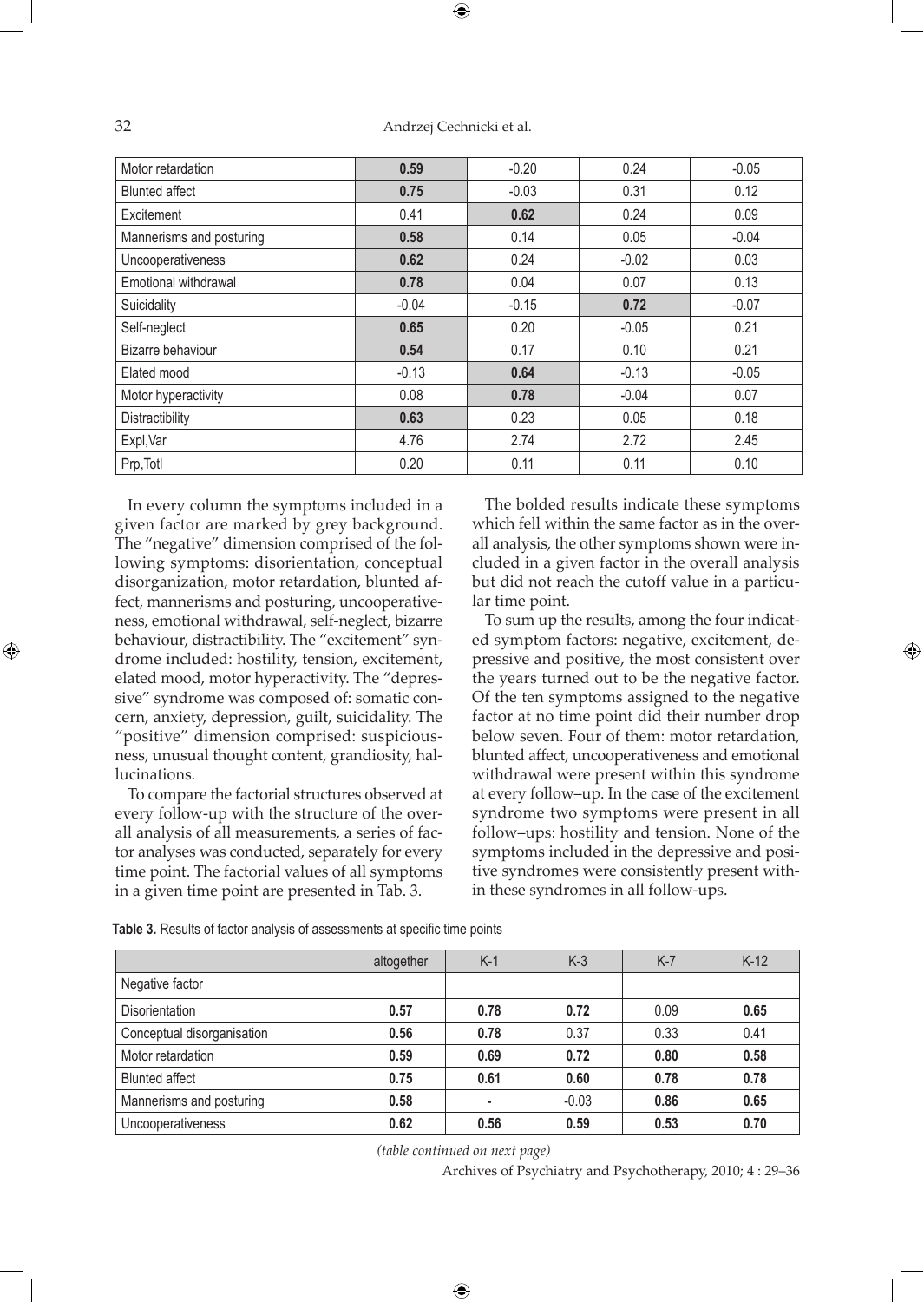| Emotional withdrawal     | 0.78 | 0.68    | 0.60    | 0.75    | 0.78 |
|--------------------------|------|---------|---------|---------|------|
| Self-neglect             | 0.65 | 0.35    | 0.50    | 0.53    | 0.58 |
| Bizarre behaviour        | 0.54 | $-0.10$ | 0.54    | 0.74    | 0.38 |
| Distractibility          | 0.63 | 0.72    | 0.77    | 0.25    | 0.37 |
| <b>Excitement factor</b> |      |         |         |         |      |
| Hostility                | 0.53 | 0.51    | 0.77    | 0.74    | 0.70 |
| Tension                  | 0.56 | 0.63    | 0.57    | 0.62    | 0.74 |
| Excitement               | 0.62 | 0.77    | 0.55    | 0.26    | 0.74 |
| Elated mood              | 0.64 | 0.51    | $-0.05$ | $-0.10$ | 0.62 |
| Motor hyperactivity      | 0.78 | 0.68    | 0.11    | 0.26    | 0.79 |
| Depressive factor        |      |         |         |         |      |
| Somatic concern          | 0.56 | 0.28    | 0.41    | 0.60    | 0.59 |
| Anxiety                  | 0.66 | 0.73    | 0.30    | 0.71    | 0.67 |
| Depression               | 0.72 | 0.38    | 0.59    | 0.72    | 0.68 |
| Guilt                    | 0.70 | 0.33    | 0.61    | 0.47    | 0.77 |
| Suicidality              | 0.72 | 0.49    | 0.04    | 0.73    | 0.73 |
| Positive factor          |      |         |         |         |      |
| Suspiciousness           | 0.54 | 0.39    | $-0.04$ | $-0.07$ | 0.38 |
| Unusual thought content  | 0.81 | 0.31    | 0.05    | $-0.14$ | 0.74 |
| Grandiosity              | 0.51 | 0.61    | 0.26    | $-0.21$ | 0.32 |
| Hallucinations           | 0.80 | $-0.01$ | $-0.04$ | $-0.09$ | 0.75 |

Consistency of symptomatic dimensions of schizophrenia 33

 $\bigoplus$ 

#### **DISCUSSION**

⊕

Considering the first goal of this paper, which is the assessment of the dimensions measured with BPRS-E, we can state that the results obtained in our study are convergent with the results of the majority of studies up to date. Similarly as in van der Does' [7], Ventura's [10], Ruggeri [11], and Velligan's [12] studies, the four-factor model turned out to be the most appropriate. From the statistical point of view, an attempt to introduce a five-factor model in our study effected in weak factors including only two or three symptoms. The summarised results of the studies on dimensions in the BPRS conducted to date are presented in the Tab. 4.

Five-factor models were also less consistent and less clear from a clinical vantage point. It should be emphasised, that the studies indicating a five-factor model of symptoms by Dingemans [8] and Burger [9] were run on diagnostically heterogenic groups of patients, what could result in obtaining a more complicated symptom structure.

The other goal of this paper, the assessment of the consistency of the found symptom dimensions over time, should be considered in relation to the studies by Van der Does [7] and Velligan [12]. Both studies were conducted in relatively short periods of time. Van der Does et al. [7] assessed a group of 65 persons with a diagnosis of schizophrenia at three time points dur-

| Analysed psychopathologi-<br>cal symptoms | த<br>ဖ<br>ဖ<br>یب<br>န<br>factor<br>ヮ<br>Oes<br>⌒<br>윤 | Dinger<br>(1995)<br>ق<br>nans | 鸟<br>Jegr<br>(L66L) | model<br>Ventu<br>نم<br>(2000)<br>24<br>बैं | <b>Velligan</b><br>rotation<br>Obligue<br>(2005) | <b>Velligan</b><br>rotation<br>(2005)<br>Varimax | Cechni<br>(2009)<br>lidki<br>wsp. |
|-------------------------------------------|--------------------------------------------------------|-------------------------------|---------------------|---------------------------------------------|--------------------------------------------------|--------------------------------------------------|-----------------------------------|
| Depression / Anxiety / Affect             |                                                        |                               |                     |                                             |                                                  |                                                  |                                   |
| Depression                                | 0.61                                                   | 0.86                          | 0.79                | 0.75                                        | 0.79                                             | 0.79                                             | 0.72                              |

**Table 4.** Review of selected studies – overall results

*(table continued on next page)*

 $\bigoplus$ 

Archives of Psychiatry and Psychotherapy, 2010; 4 : 29–36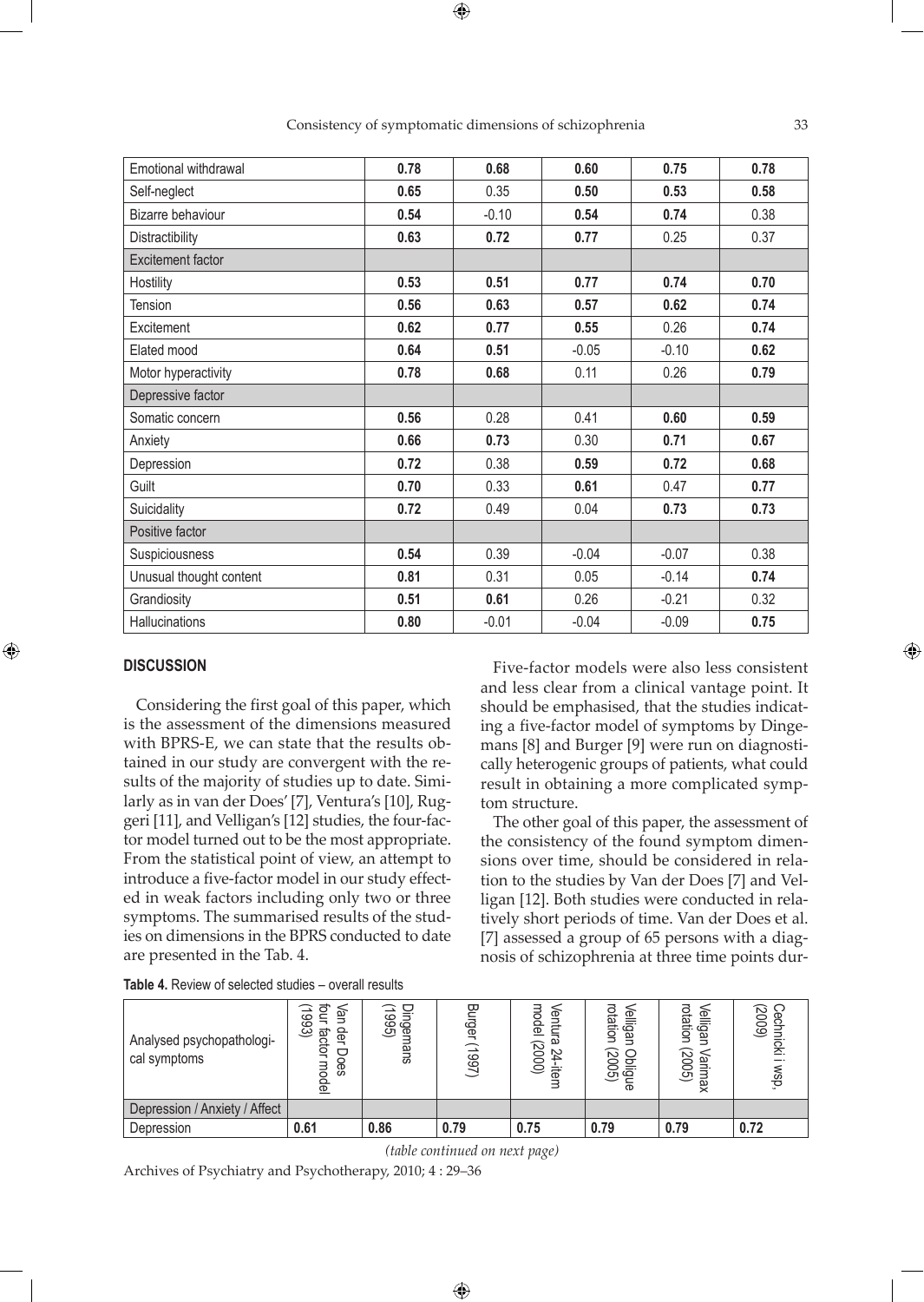## 34 Andrzej Cechnicki et al.

 $\bigoplus$ 

| Anxiety                      |      | 0.75 | 0.77    | 0.62 | 0.79 | 0.79 | 0.66 |
|------------------------------|------|------|---------|------|------|------|------|
| Guilt                        | 0.69 | 0.64 | 0.71    | 0.58 | 0.71 | 0.71 | 0.70 |
| Somatic concern              |      | 0.41 | 0.58    | 0.30 | 0.52 | 0.52 | 0.56 |
| Hostility                    |      |      | 0.08    | 0.03 | 0.56 | 0.57 |      |
| Tension                      |      |      | 0.22    | 0.25 | 0.16 | 0.19 |      |
| Suicidality                  | 0.73 | 0.71 | 0.57    | 0.61 | 0.68 | 0.67 | 0.72 |
| Psychotic symptoms/          |      |      |         |      |      |      |      |
| Thought disorders            |      |      |         |      |      |      |      |
| Unusual thought content      | 0.85 | 0.79 | 0.88    | 0.65 | 0.86 | 0.83 | 0.81 |
| Hallucinations               | 0.65 | 0.61 | 0.73    | 0.51 | 0.75 | 0.74 | 0.80 |
| Conceptual disorganisation   |      | 0.54 | 0.53    | 0.34 | 0.42 | 0.34 |      |
| Suspiciousness               | 0.86 | 0.72 | 0.36    | 0.48 | 0.61 | 0.56 | 0.54 |
| Grandiosity                  |      | 0.61 | 0.85    | 0.24 | 0.60 | 0.61 | 0.51 |
| Bizarre behaviour            |      | 0.66 | 0.47    | 0.67 | 0.53 | 0.46 |      |
| Disorientation               |      |      | 0.16    | 0.52 | 0.31 | 0.25 |      |
| Negative symptoms or         |      |      |         |      |      |      |      |
| Withdrawal/Motor retardation |      |      |         |      |      |      |      |
| <b>Blunted affect</b>        | 0.70 | 0.82 | 0.85    | 0.77 | 0.80 | 0.78 | 0.75 |
| Motor retardation            | 0.85 | 0.86 | 0.76    | 0.70 | 0.71 | 0.69 | 0.59 |
| Emotional withdrawal         | 0.85 | 0.88 | 0.84    | 0.66 | 0.81 | 0.82 | 0.78 |
| Uncooperativeness            |      | 0.43 | 0.15    | 0.38 | 0.41 | 0.45 | 0.62 |
| Mannerisms and posturing     |      |      | 0.20    | 0.37 | 0.23 | 0.24 | 0.58 |
| Disorientation               |      |      | 0.63    | 0.22 | 0.41 | 0.40 | 0.57 |
| Self-neglect                 | 0.43 | 0.47 | 0.42    | 0.41 | 0.28 | 0.25 | 0.65 |
| Conceptual disorganisation   |      |      |         |      |      |      | 0.56 |
| Bizarre behaviour            |      |      |         |      |      |      | 0.54 |
| Distractibility              |      |      |         |      |      |      | 0.63 |
| Hostility/                   |      |      |         |      |      |      |      |
| Suspiciousness               |      |      |         |      |      |      |      |
| Hostility                    |      |      | 0.88    |      |      |      |      |
| Suspiciousness               |      |      | 0.50    |      |      |      |      |
| Uncooperativeness            |      |      | 0.72    |      |      |      |      |
| Grandiosity                  |      |      | $-0.11$ |      |      |      |      |
| Excitement                   |      |      |         |      |      |      |      |
| Excitement                   | 0.79 | 0.76 | 0.78    | 0.77 | 0.77 | 0.75 | 0.62 |
| Tension                      | 0.52 | 0.71 | 0.77    | 0.35 | 0.60 | 0.63 | 0.56 |
| Mannerisms and posturing     | 0.61 |      | 79      |      | 0.47 | 0.47 |      |
| Conceptual disorganisation   | 0.58 | 0.55 | 0.20    | 0.11 | 0.57 | 0.55 |      |
| Bizarre behaviour            | 0.66 |      | 0.20    |      | 0.45 | 0.41 |      |
| Elated mood                  | 0.65 | 0.34 | 0.27    | 0.77 | 0.42 | 0.39 | 0.64 |
| Distractibility              | 0.74 | 0.42 | 0.37    | 0.69 | 0.49 | 0.48 |      |
| Motor hyperactivity          | 0.76 | 0.71 | 0.66    | 0.87 | 0.80 | 0.80 | 0.78 |
| Hostility                    | 0.65 |      | $-0.16$ | 0.45 | 0.15 | 0.15 | 0.53 |
| Grandiosity                  |      |      | 0.00    | 0.41 | 0.30 | 0.22 |      |

ing fifteen months. The fact that the number of subjects dropped from 65 at the beginning to 45 at the third evaluation seems to be important for the reliability of their study. Velligan et al. [12] took even a shorter observation period – 12 months and four assessments with three

month intervals. Their numerous group of subjects (1441 at the beginning of the study, 1099 at the end) was considerably varied in terms of diagnosis. The subjects diagnosed with schizophrenia comprised 1/3 (441 people) of the whole group. The results obtained in those two stud⊕

Archives of Psychiatry and Psychotherapy, 2010; 4 : 29–36

 $\bigoplus$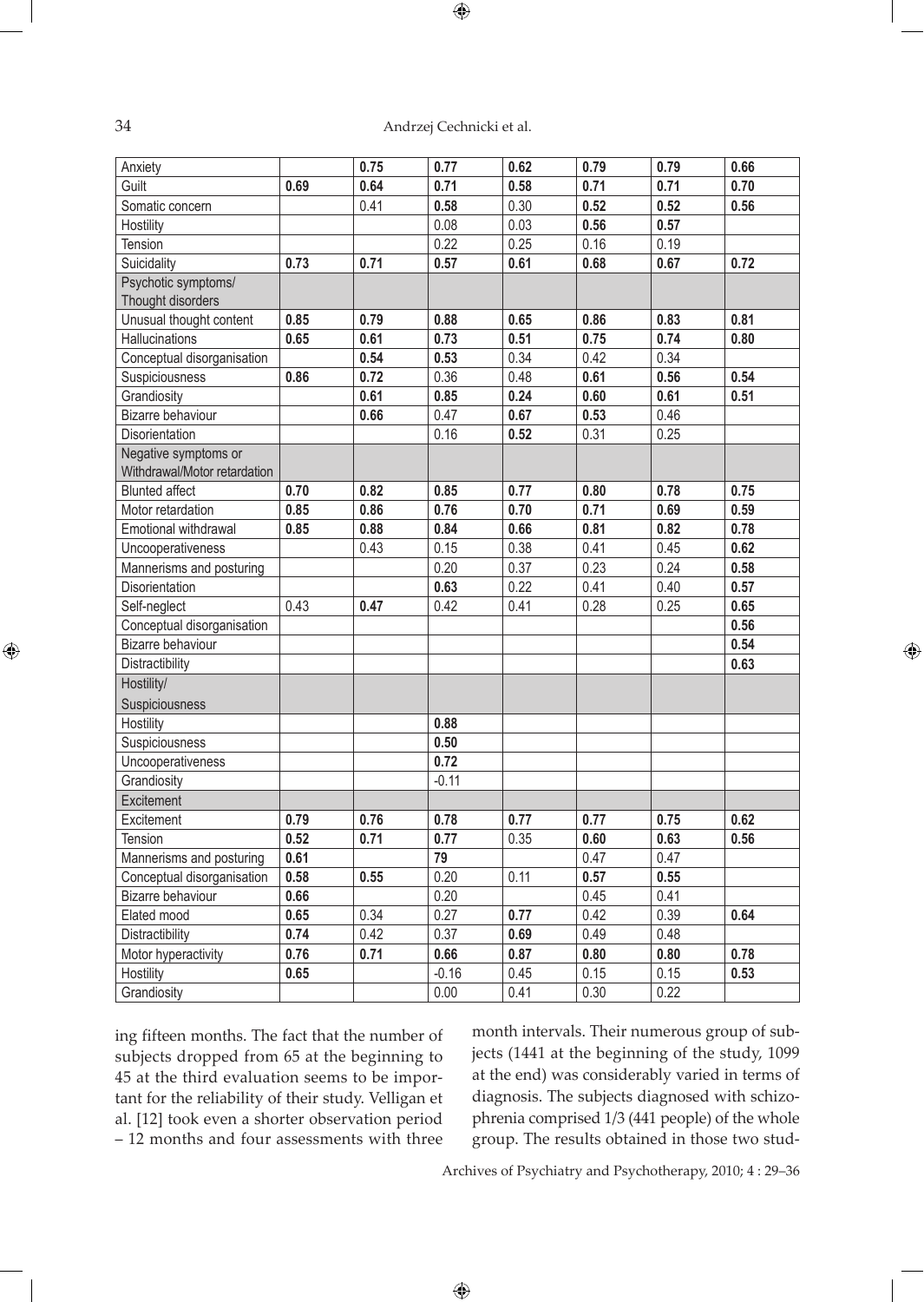⊕

ies are divergent. Velligan et al. [12] found that the factors they identified are stable over time. The findings of van der Does et al. [7], similarly to this study's results, exhibited low consistency of the positive factor over time. This factor, comprising three symptoms in our study (unusual thought content, hallucinations and suspiciousness) became dispersed at the second follow-up. Based on such observations, Van der Does concluded that the structure of symptoms, and consequently, the consistency of factors depend on the phase of the illness. Velligan, in his polemic with Van der Does, pointed out small number of subjects and concluded that it could significantly influence the weak consistency of the symptom factors. The results of our study, which are corroborative of van der Does' while obtained from a greater number of subjects and over a longer period of time, necessitate rethinking the character of the symptoms associated with schizophrenic disorders. Perhaps, we should refer back to an aged but still interesting etio-epigenetic concept of Tadeusz Bilikiewicz [15]. According to it, the syndromes of positive symptoms are temporary (third etio-epigenetic level) whereas underneath is a more stable syndrome of negative symptoms which make the "core of the disorder."

⊕

Considering the remaining two factors, noteworthy is the relatively high consistency of the excitement factor throughout the period of 12 years. Two of the symptoms which make it up - hostility and tension – were present at all assessment time points. When comparing this result with those of other researchers it should be noted that tension is a symptom present at a statistically significant level in almost all studies referred to in this paper. As far as hostility is concerned, the results of the studies are ambiguous. On one hand is Van der Does' research, where hostility constitutes a significant element of the excitement factor, or Burger's study, in which he singles out a separate fifth factor named hostility/suspiciousness including also hostility as a symptom. On the other hand, the remaining cited studies do not show this symptom as a statistically significant component of the excitement factor. However, it does emerge in Velligan's study as an element of the depressive factor. It is our conviction that the results we obtained are understandable from the clinical point of view.

One of the aspects of suffering from a schizophrenic psychosis is the feeling of aversion and hostility from the people around. This feeling can result either from real experience of patients or from the projective defence mechanisms they employ. The results of our study show the permanent character of this phenomenon in time, as well as its connection with the feeling of inner tension. They are corroborated by clinical experience and may allow to better understand and help people with such disorders.

## **CONCLUSIONS**

In the analysis of the symptoms of patients suffering from schizophrenia four factors were identified: negative, excitement, depressive and positive.

Of the four factors, the most consistent over the period of twelve years was the negative factor.

From among the symptoms making up the excitement syndrome hostility and tension appeared within this syndrome at all followups.

### **REFERENCES**

- 1. Bleuler E. Dementia praecox oder Gruppe der Schizophrenien. Leipzig: Franz Deuticke; 1911.
- 2. Crow TJ. Molecular pathology of schizophrenia: More than one disease process? Br Med J. 1980; 280: 66–68.
- 3. Kay SR, Fiszbein A, Opler LA. The Positive and Negative Syndrome Scale (PANSS) for schizophrenia. Schizophr Bull. 1987; 13(2): 261–276.
- 4. Andreasen NC. The Scale for the Assessment of Positive-Symptoms. Iowa City, IA: University of Iowa; 1984.
- 5. Andreasen NC. The Scale for the Assessment of Negative Symptoms. Iowa City, IA: University of Iowa; 1982.
- 6. Lukoff D, Nuechterlein KH, Ventura J. Manual for the Expanded Brief Psychiatric Rating Scale. Schizophr Bull. 1986; 13: 261–276.
- 7. Van der Does AJW, van der Linszen DH, Dingemans PM, Nugter A, Scholte WF. A dimensional and categorical approach to the symptomatology of recent-onset schizophrenia. J Nerv Ment Dis. 1993, 181: 744–749.
- 8. Dingemans P, Linszen D, Lenior M. Component structure of the Expanded Brief Psychiatric Rating Scale (BPRS-E). Psychopharmacology. 1995; 122: 263–267.

Archives of Psychiatry and Psychotherapy, 2010; 4 : 29–36

 $\bigoplus$